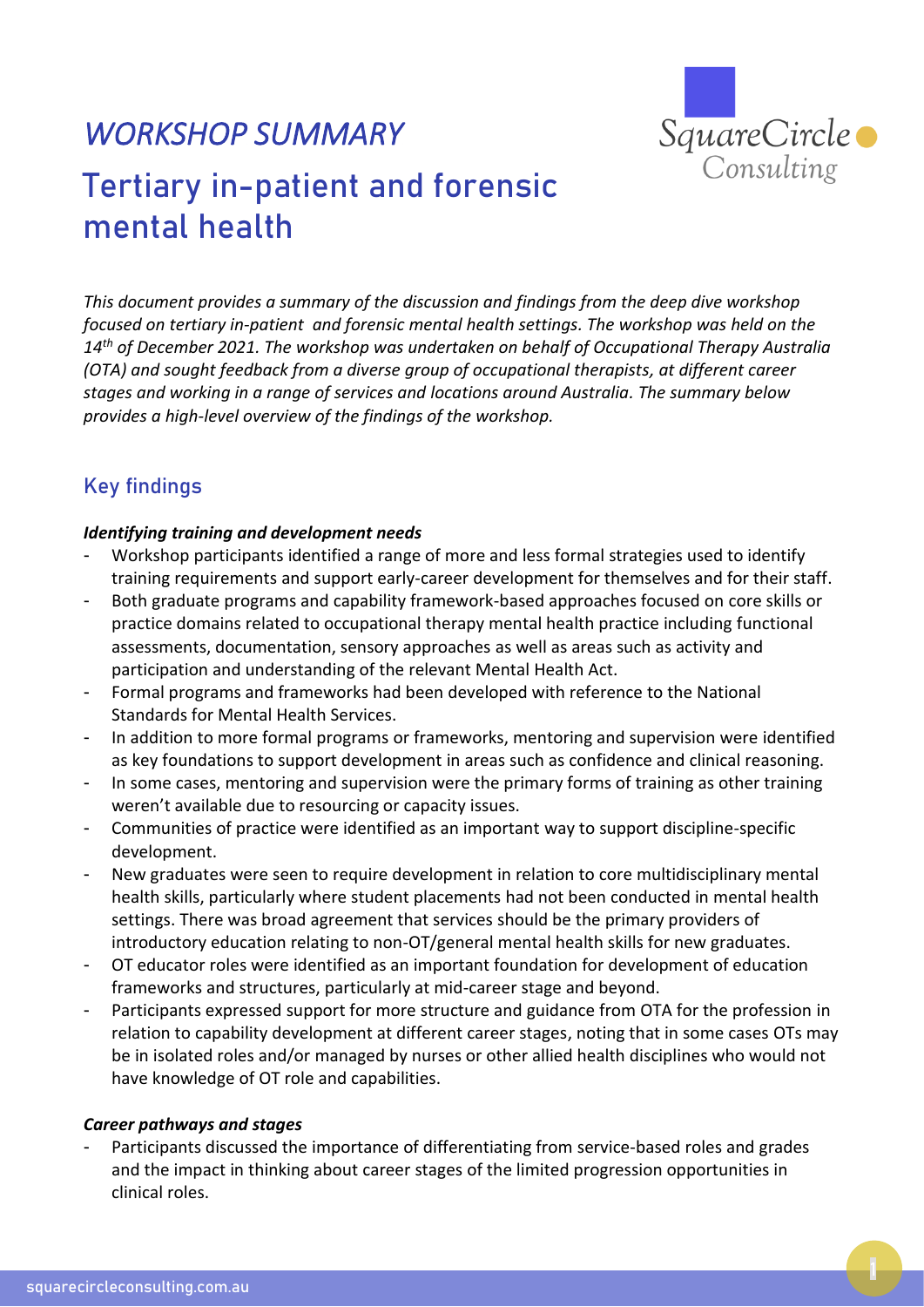- The setting for entry level roles was considered relevant important in terms of development pathways, however there was discussion that increasingly entry-level roles are not only inpatient settings at Grade 1 and then in community settings as clinicians advanced. Instead there was discussion about the importance of the right support structures:
	- o A mental health OT team with junior and more senior members to provide hands-on guidance and peer support
	- o Supervision and support from a mental health OT
	- $\circ$  Time for training and development as well as caseload appropriate to level
- Capability rather than years of experience was seen as most appropriate.
- Advanced and senior levels were acknowledged as underdeveloped in clinical areas due to lack of roles. Participants argued that for senior roles to be resourced by public health services, there needed to be an argument for the value of investment.
- Behavioural support/restrictive practice was seen as an important potential area of development that would have value for health services and well aligned with OT skillset.

## *Skills and capabilities for in-patient mental health settings*

- Research and evidence translation were both identified as key areas of capability and support. Participants discussed the divide that may exist between academic research activities and the needs of clinical mental health settings.
- Improving confidence and capacity in clinicians to undertake research was highlighted, noting that not all research needed to be conducted at the level required for journal publication.
- NDIS related capability was highlighted as an essential area for practitioners. In some services short-term NDIS support roles were funded but these were not ongoing.
- Key skills relating to the NDIS are:
	- o Understanding of standardised assessment tools required by NDIS
	- o Training around housing-related applications for SIL/SDA.
	- o Understanding of specific language and deficits-based approach of the NDIS and how to write reports that meet participant needs.
	- o Training for private OT assessors in relation to Improved coordination and cooperation with in-patient and forensic teams, noting that in-patient teams had a longer-term interaction with client/participant and improved understanding of their likely needs.
	- o \*Advocacy with NDIA was flagged in relation to assessments in in-patient settings not necessarily reflecting need once a participant had transition back into the community.
- In addition to those areas of capability listed, participants also highlighted:
	- o Evaluation
	- o Ethical practice (noting the importance of this in the context of private NDIS services)
- Advocacy was flagged as a key skill for OTs and one that could be built on by OTA to support advocacy activities being undertaken by the association through training and resources/templates to support individual practitioners to approach MPs or similar.

## *OTA support for in-patient mental health training and development*

- Workshop participants flagged the potential role of OTA in addressing gaps in CPD offerings by health services as well as priority areas by improving connections with services and state level organisations such as State OT Educator roles, OT leadership networks (and equivalent), and with senior OTs in health services.
- Connections with OT leaders and discussions about priorities and need were considered more appropriate than surveying.